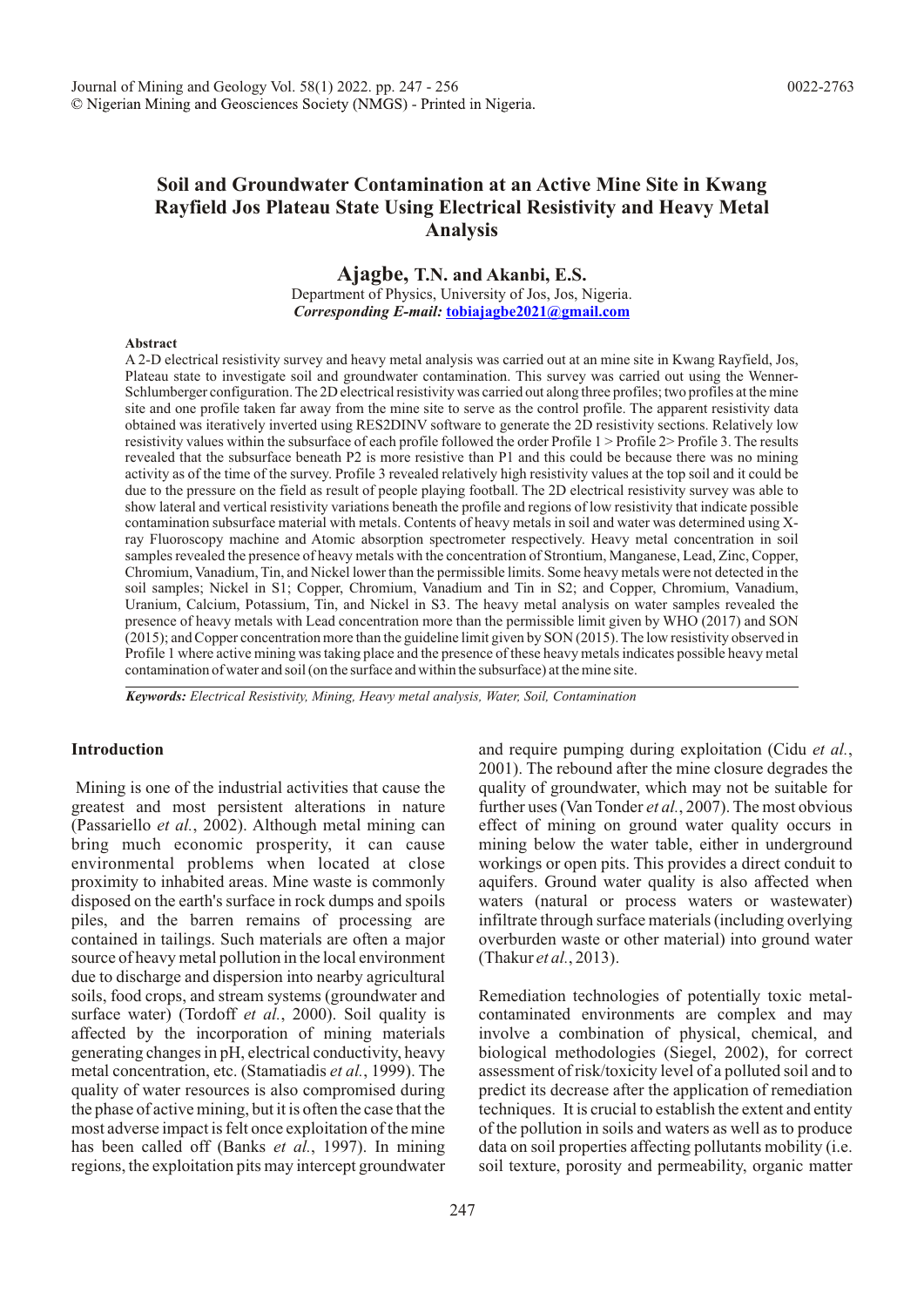content, mineralogy, and pollutants extractability).

Tin ore or Cassiterite has been mined in several parts of Nigeria including Zaria, Kano, Bauchi, Ilesha and Plateau provinces, with over 80% of the production coming from the Jos Plateau (Ajaegbu *et al.*, 1992). The greater part of the cassiterite and columbite mining industry is concentrated around Jos-Bukuru (which the study area is part of) and Rop Complexes in North-Central Nigeria. Cassiterite has a wide distribution in the drainage system (Macleod *et al.*, 1971) and this has favored the exploitation of the tin fields by a large number of small companies and private operators. Unfortunately, most of these mining activities are unregulated and this has encouraged the insurgence of Artisanal (Small-scale) miners whose activities are largely informal (Mallo, 2012). Unregulated mining, however, is a potential hazard in that it releases harmful substances into the air, soil, and water thereby destroying the environment and endangering lives of both humans and animals.

Geophysical methods, such as two and threedimensional Electrical Resistivity survey, have been used to investigate structure, layering, and composition of subsurface materials, thus aiding the understanding of many geomorphological and environmental problems (Martinez-Pagan et al., 2009). Electrical resistivity provides an important non-invasive tool in the mapping and evaluation of soil and groundwater contamination (Ahmed and Sulaiman (2001); Akanbi and Eze (2014), Kwarki *et al.*, 2021). Heavy metals are defined as metallic elements that have a relatively high density compared to water (Fergusson, 1990). With the assumption that heaviness and toxicity are inter-related, heavy metals also include metalloids, such as arsenic, that are able to induce toxicity at low level of exposure (Duffus, 2002). In recent years, there has been an increasing ecological and global public health concern associated with environmental contamination by these metals. In addition, human exposure has risen dramatically because of an exponential increase of their use in several industrial, agricultural, domestic, and technological applications (Bradl, 2002). Reported sources of heavy metals in the environment include geogenic, industrial, agricultural, pharmaceutical, domestic effluents, and atmospheric sources (He *et al.*, 2005). Environmental pollution is very prominent in point source areas such as mining, foundries and smelters, and other metal-based industrial operations (Fergusson, 1990; Bradl, 2002; He *et al.*, 2005). Although heavy metals are naturally occurring elements that are found throughout the earth's crust, most environmental contamination and human exposure result from anthropogenic activities such as mining and smelting operations, industrial production and use, and domestic and agricultural use of metals and metalcontaining compounds (He *et al.*, 2005). Soil chemical composition, when combined with electrical resistivity survey, can provide spatial information on soil properties that are critical to plant growth, or be used to assess the movement (e.g., leakage) of contaminants (Martinez-Pagan et al., 2009).

Some studies have been carried out using Electrical resistivity survey and heavy metal investigation in evaluating the extent of soil and ground water contamination. Martinez-Pagan et al., 2009 used Electrical Resistivity Imaging to reveal the spatial properties of mine tailing ponds in the Sierra Minera of south East Spain; Yassir and Alain (2016) assessed the spatial distribution of heavy metals using geochemical methods in DraaLasfer mine area in Marrakech city to characterize the pollution generated by mine activity in the study area. Owolabi et al (2017) carried out geochemical evaluation of wastes and soil samples around cassiterite mine sites in Plateau state, Nigeria. The study was carried out in some mine sites in Jos Plateau state (Rayfield, Gero, Sabongida, Kanar, kuru, Jantar, Bisichi and Barkinladi respectively). The aim of this study is to investigate soil and groundwater contamination at an active Mine site at Kwang Rayfield, Jos, Plateau state using 2D electrical resistivity survey and heavy metal analysis.

# **Study Area**

The study area is bound by Longitude 8°56'21"E -° ° 8 56'57''E and Latitude 9 51'10''N - 9°51'25''N in Kwang, Rayfield area of Jos-south L.G.A, Plateau state. The site is situated behind Emmaus Bible center and it is accessible by an untarred road, which is about 10 minutes walk from Cocin Church Kwang Jos-south, Plateau state. Figures 1 and 2 show the location and topographical maps.

The study area has the same climatic condition as that of Jos-Plateau with two major seasons namely; rainy season and dry season. The rainy season starts from April to October and the dry season is between November to March. The harmattan wind causes the coldest weather between December and February. The warmest temperatures usually occur in the dry season months of March and April. The Jos Plateau Younger Granite is underlain by rocks of the Basement Complex. A period of erosion followed the emplacement of the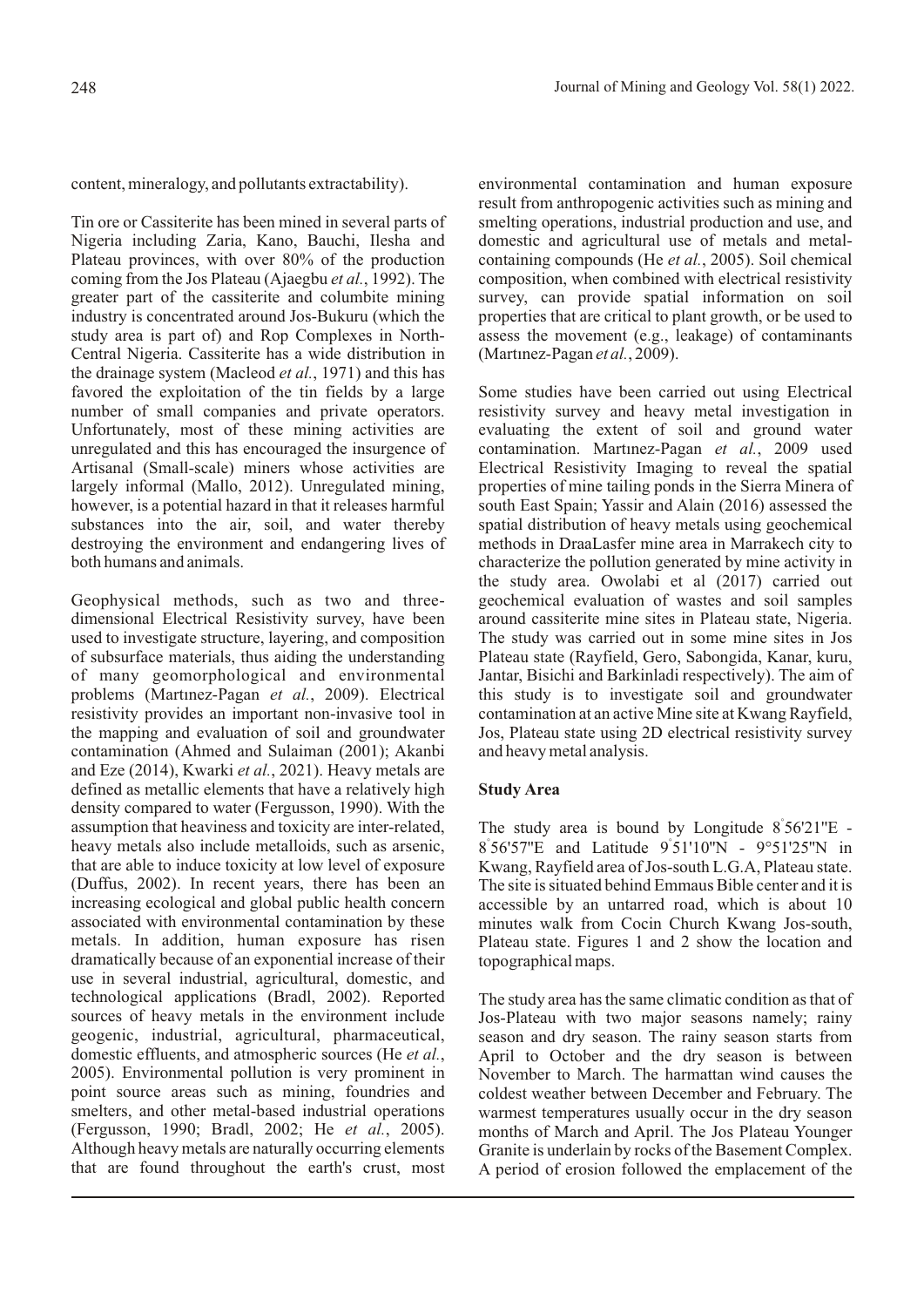Younger Granites leading to the formation of Jos Plateau and surrounding plains. The study area lies within the Jos-Bukuru complex and the rocks present here are predominantly of biotite granite rocks, as

exhaustively studied by Falconer (1921) and Macleod *et al.* (1971). These rocks include N'gell biotite granite and Jos biotite granite (Figure 3).

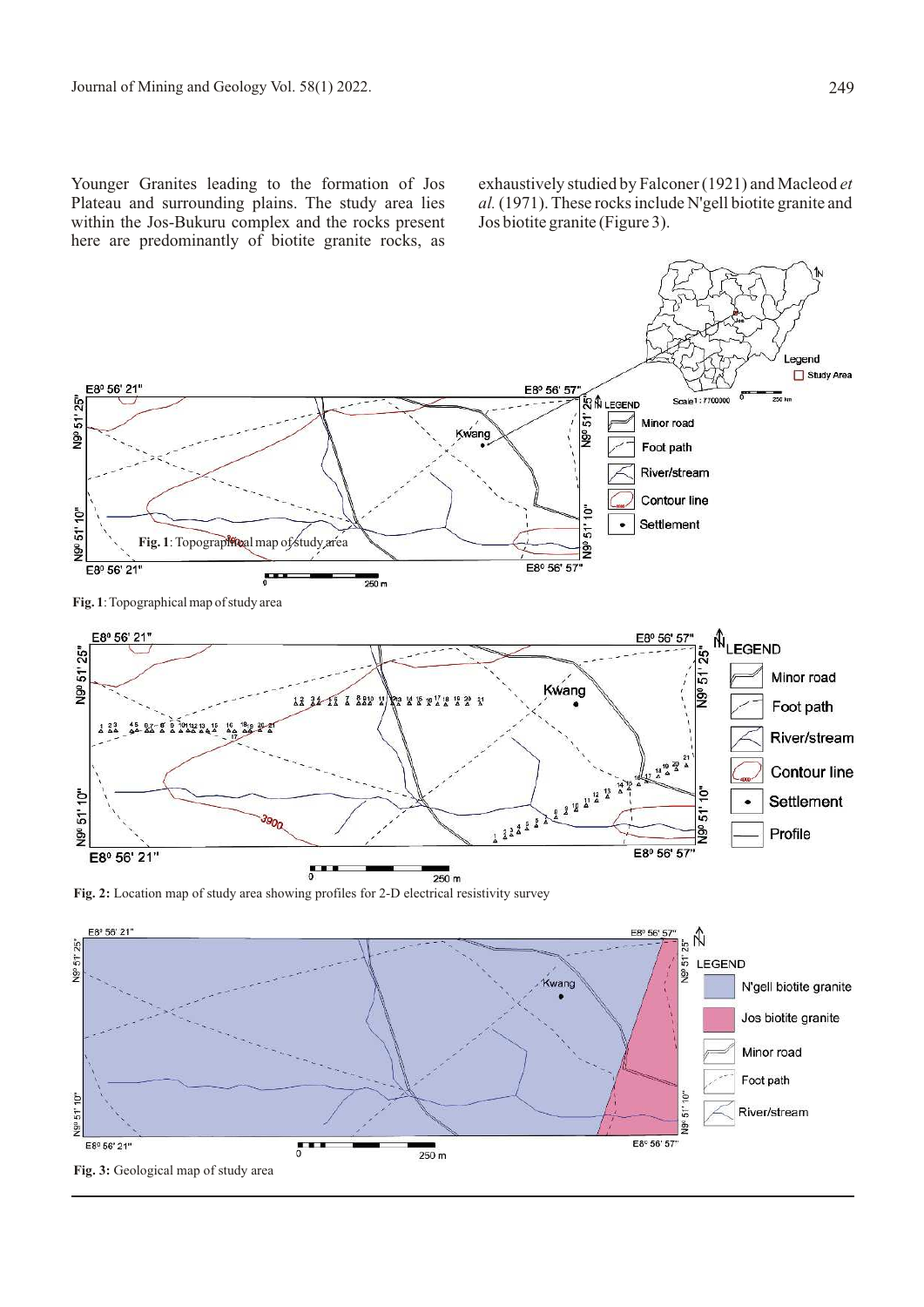#### **Materials and Method**

#### *2-D Electrical Resistivity Survey*

2D electrical resistivity survey was carried out using SAS 300C ABEM terrameter to measure resistance along two profiles at the active mine site and one profile which served as control far away from the mine site still within Kwang. The three profile lines were occupied using Wenner-Schlumberger configuration and the arrangement of the electrodes in the field is shown in Figure 4. The profile length was 100 m and the electrode spacing "a" used was 5 m. The maximum n factor (the ratio of the distance between the C1-P1 or P2-C2 electrodes to the spacing between the P1-P2, potential pair) was 7. The measured resistance data collected in the field was converted to apparent resistivity values using:

............................................................(1)

where  $\frac{\Delta V}{l}$  is the measured resistance and K is the geometric factor, which is given by.

*k = ðn***(***n***+1)**...............................................................(2)

n is the distance between the C1-P1 or (P2-C2) electrodes to the spacing between the P1-P2 potential pair and "a" is the potential electrode spacing. The apparent resistivity data was iteratively subjected to inversion using RES2DINVX64 software (after Loke and Barker, 1996) to generate the 2-D resistivity sections. The data was inverted with the standard least squares smoothness-constraint. The forward resistivity calculation was executed by applying an iterative algorithm based on finite difference method. The inversion program divided the subsurface into a number of small rectangular prisms and attempted to determine the resistivity values of the model prisms directed towards minimizing the percentage difference between the logarithms of calculated and the observed apparent resistivity values. The quality of the fit was expressed in terms of the Root Mean Square (RMS) error.

### *Heavy Metal Analysis*

Top soil samples were collected along profiles where the electrical resistivity survey was conducted. Two samples from the mine site and one soil sample along the control profile for heavy metal content determination. The soil samples were air-dried and an X-ray Fluoroscopy machine at the department of Science



**Fig. 4:** Electrode arrangement for Wenner-Schlumberger configuration, C1, C2 are current electrodes, P1, P2 are potential electrodes (After, Loke, 2004).

Laboratory Technology University of Jos, Plateau state was used to determine the concentration of Molybdenum, Zirconium, Strontium, Uranium, Rubidium, Thorium, Lead, Zinc, Copper, Iron, Manganese, Chromium, Vanadium, Titanium, Calcium, Potassium, Tin, and Niobium in the soil samples.

Water samples from streams close to the active mine site were also collected and sent to department of Chemistry Abubakar Tafawabalewa University, Bauchi for determination of concentration of Iron, Lead, Manganese, Chromium, Potassium, Copper, Calcium and Zinc using the Atomic absorption spectrometer (AAS).

## **Result and Discussion**

### *Result*

The inverse model resistivity sections are displayed as cross sections of the true resistivity distribution of the subsurface with depth along each profiles. The inverse model resistivity sections are shown in Figures 5-7. These are the interpretation models showing resistivity values varying laterally along the profile and vertically with depth to the maximum investigation depth. Representative resistivity values of earth materials derived from Baimba (1978); Hassan *et al.* (1991) and Loke (2004), Table 1, were used in classifying the geologic layers in the study area.Histograms showing frequency of resistivity ranges for earth materials beneath each profile is presented in Figures 8-10. Concentration of Molybdenum, Zirconium, Strontium, Uranium, Rubidium, Thorium, Lead, Zinc, Copper, Iron, Manganese, Chromium, Vanadium, Titanium,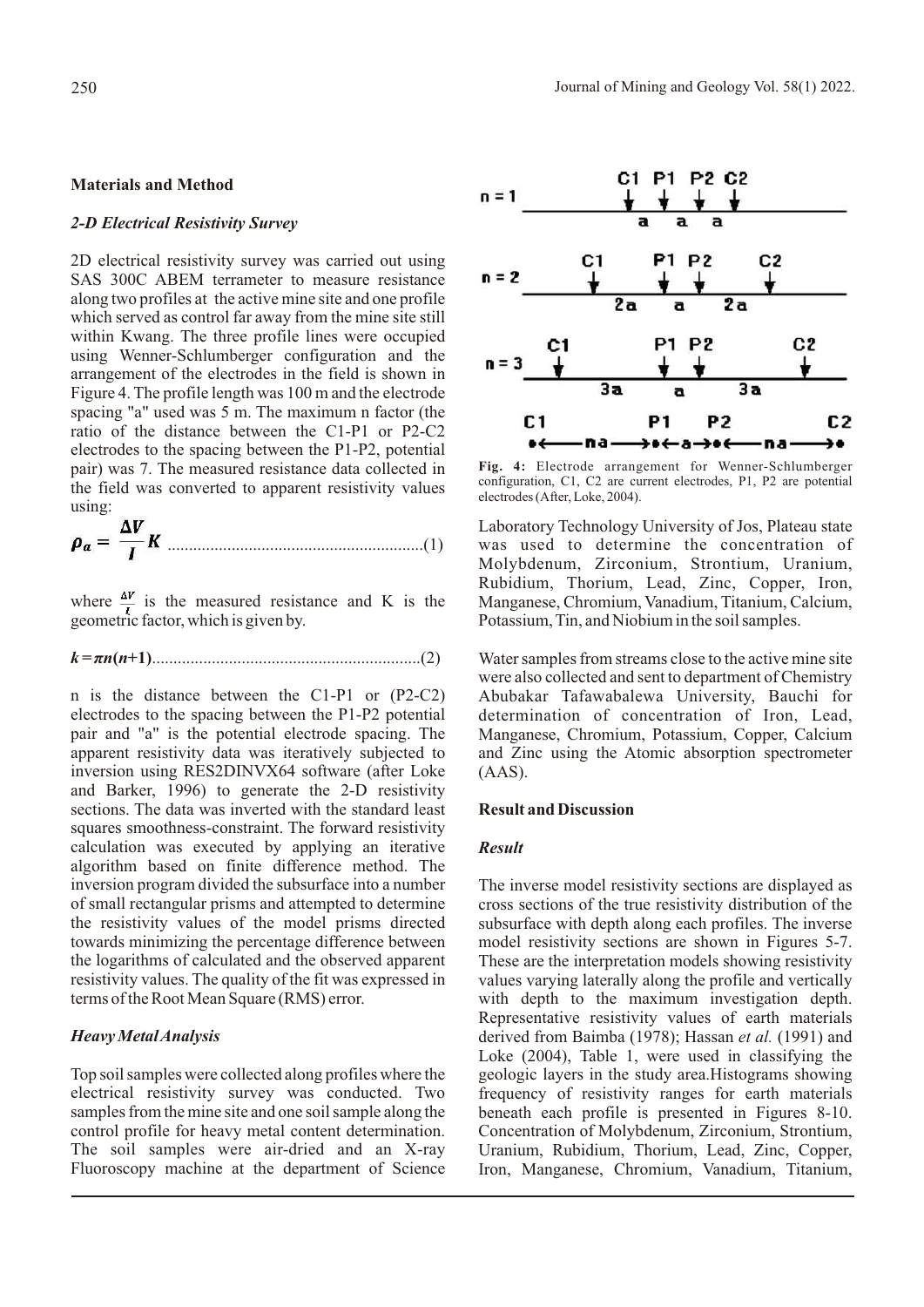Calcium, Potassium, Tin, and Niobium in the soil samples were determined and compared with permissible limits from Toth *et al.* (2016), Pendias and Pendias (2000) and Sudhakaran *et al.* (2018) and is presented in Table 2. Concentration of Iron, Lead,

Manganese, Chromium, Potassium, Copper, Calcium and Zinc in the water samples were determined and compared with the permissible limits given by WHO 2017 and SON 2015 and is presented in Table 3.



**Table 1:** Typical Resistivity values of earth materials (adapted from Baimba (1978), Hassan et al. (1991) and Loke (2004))

| <b>Rock Type</b>                   | Resistivity ( $\Omega$ m) |  |
|------------------------------------|---------------------------|--|
| <b>Fresh Ground water</b>          | 10-100                    |  |
| Clay                               | $1 - 100$                 |  |
| <b>Weathered Basement</b>          | 50-100                    |  |
| <b>Slightly weathered Basement</b> | 200-500                   |  |
| <b>Fresh Basement</b>              | < 1000                    |  |



**Fig. 8:** Histogram showing resistivity of subsurface materials along profile 1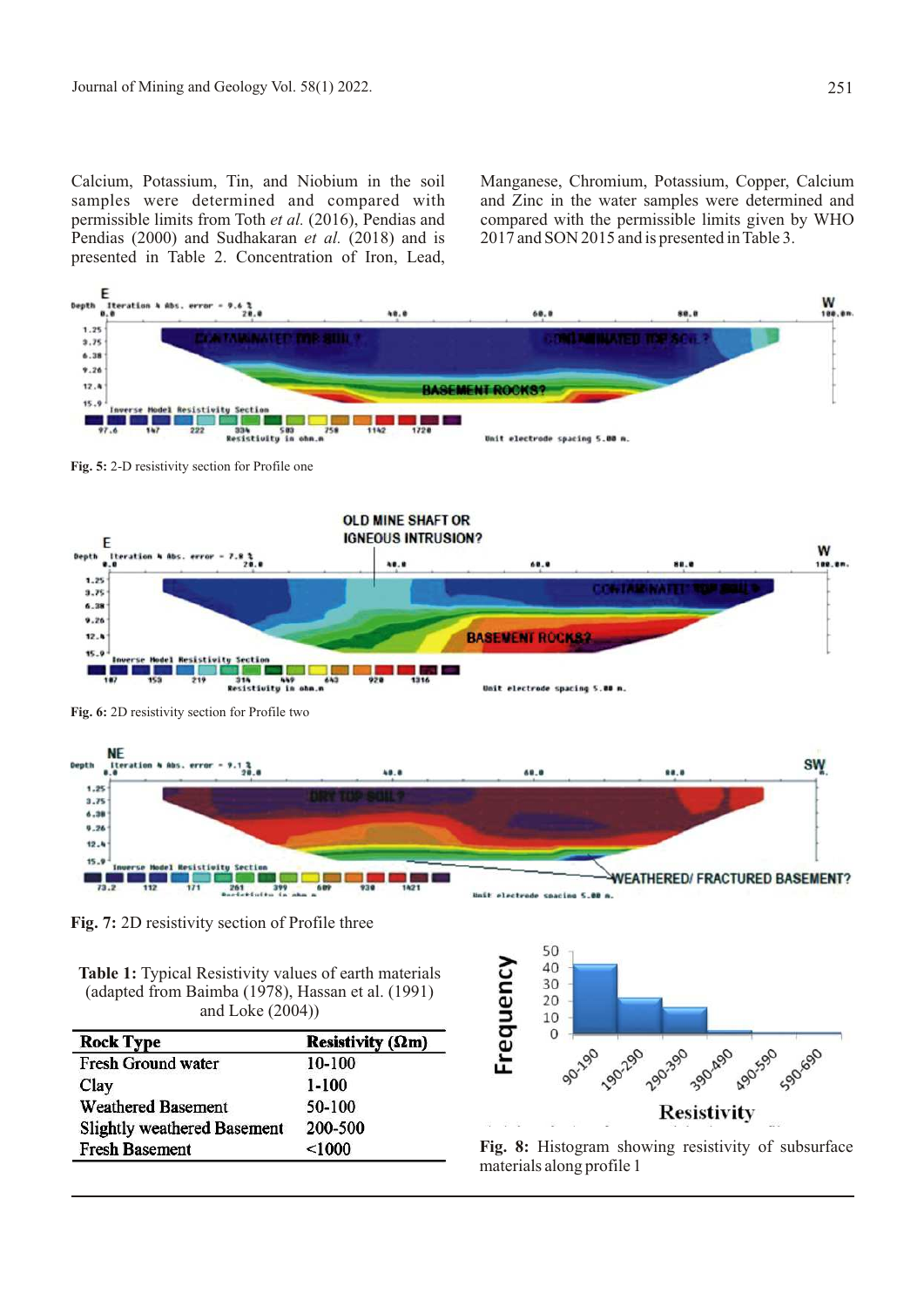

**Fig. 9:** Histogram showing resistivity of subsurface materials along profile two



**Fig. 10:** Histogram showing resistivity of subsurface materials along profile 3

| <b>Table 2:</b> Soil texture in the Sokoto-Rima River Basin |  |  |
|-------------------------------------------------------------|--|--|
|-------------------------------------------------------------|--|--|

| Element    | S1 (ppm)  | <b>S2 (ppm)</b> | S3 (ppm)  | Permissible<br>limit (ppm) |
|------------|-----------|-----------------|-----------|----------------------------|
| Molybdenum | 5.623     | 3.788           | 7.827     | NA                         |
| Zirconium  | 453.015   | 187.361         | 419.239   | NA                         |
| Strontium  | 17.834    | 5.026           | 15.838    | 200(MPC)***                |
| Uranium    | 12.743    | 5.428           | 0.000     | NA                         |
| Rubidium   | 42.060    | 33.459          | 61.167    | NA                         |
| Thorium    | 24.543    | 12.062          | 7.226     | NA                         |
| Lead       | 27.530    | 6.867           | 15.414    | 200*                       |
| Zinc       | 33.449    | 17.895          | 69.359    | 250*                       |
| Copper     | 29.344    | 0.000           | 0.000     | 150+                       |
| Iron       | 22314.117 | 10894.417       | 57415.039 | NA                         |
| Manganese  | 168.120   | 82.939          | 153.784   | 1500(MAC)**                |
| Chromium   | 85.600    | 0.000           | 0.000     | $200*$                     |
| Vanadium   | 52.220    | 0.000           | 0.000     | $150*$                     |
| Titanium   | 2381.476  | 1293.485        | 2038.427  | NA                         |
| Calcium    | 376.542   | 192.417         | 0.000     | NA                         |
| Potassium  | 2496.686  | 2351.763        | 0.000     | NA                         |
| Tin        | 39.319    | 0.000           | 0.000     | 50(MAC)***                 |
| Niobium    | 63.941    | 33.920          | 80.812    | NA                         |
| Nickel     | 0.000     | 47.782          | 0.000     | $100*$                     |

S1 – Soil sample collected from Profile 1, S2 – Soil sample collected from Profile 2, S3 – Soil sample collected from Profile 3 (Control soil sample). \*Toth *et al.* (2016), \*\*Pendias and Pendias (2000), \*\*\*Sudhakaran *et al.* (2018), MAC- Maximum Allowable Concentration, MPC-Maximum Permissible Concentration, NA – Not available

**Table 3:** Heavy metals in water sample (P1) and Sample (P2) and permissible limit

| <b>Element</b> | Profile<br>one(P1)<br>(mg/l) | Profile<br>two<br>(P2)<br>(mg/l) | WHO<br>2017<br>(mg/l) | <b>SON</b><br>2015<br>(mg/l) |
|----------------|------------------------------|----------------------------------|-----------------------|------------------------------|
| Lead           | 0.02203                      | 0.06958                          | 0.01                  | 0.01                         |
| Manganese      | 0.01480                      | $-0.00846$                       | 0.400                 | 0.200                        |
| Copper         | 1.03053                      | 0.70172                          | 2.0(HBV)              | 1.0                          |
| <b>Zinc</b>    | 0.00762                      | 0.00258                          | NGL.                  | 3                            |
| Calcium        | 2.7151                       | 3.3491                           | NGL.                  | $\frac{1}{2}$                |
| Iron           | 0.1204                       | 0.1177                           | NGL)                  | 0.3                          |
| Potassium      | 3.00                         | 4.00                             | ۳                     |                              |
| Chromium       | 0.00                         | 0.00                             | 0.05                  | 0.05                         |

 $NGV = No$  guideline value, because it is not of health concern at concentrations normally observed in drinking water, but may affect the acceptability of water at concentration above 300  $\mu$ g/L, NGL<sup>\*</sup>= No Guideline, because it is not of health concern at concentrations normally observed in drinking water, but may affect the acceptability of water at concentration above  $300\mu g/L$ , HBV = Health based value, Dashes in WHO (2017) and SON, 2015 column indicate no guideline.

#### *Interpretation*

### *2D Electrical Resistivity Survey*

The interpretation model of Profile 1 reveal lateral variation in near surface resistivity along profile to an average depth of 8.3 m. Regions of relatively low resistivity near the Earth's surface (95.831? m-200? m) was observed between a horizontal distances of 7 m to 88 m at an average depth of about 11 m. It was also observed between horizontal distances of 26 m to 33 m at an average depth of 6 m and horizontal distances of 63 m to 78 m at an average depth of 5.8 m. This region of low resistivity is underlain by region of high resistivity increasing with depth to a depth of 15.9 m at both ends of the model. The area of relatively low resistivity was observed from a horizontal distance of 7 m to 88 m to an average depth of 11 m. It could likely be contaminated probably due to the mining activities and due to fact that the soil was generally wet (they use water for work). Metals are conductive giving rise to low resistivity. Relatively high resistivity values in the range of 503? to 1720? were observed between horizontal distances of 19 m to 75.4 m with depth ranging from 7.5 m to a depth of 15.9 m. This could be due to weathered to fresh basement rocks. Histogram showing frequency of resistivity ranges of earth materials beneath profile one (Figure 8) show that the lowest resistivity range (90  $\Omega$ m)  $-190 \Omega$ m) occurred most frequently and the highest resistivity range (590  $\Omega$ m-690  $\Omega$ m) occurred least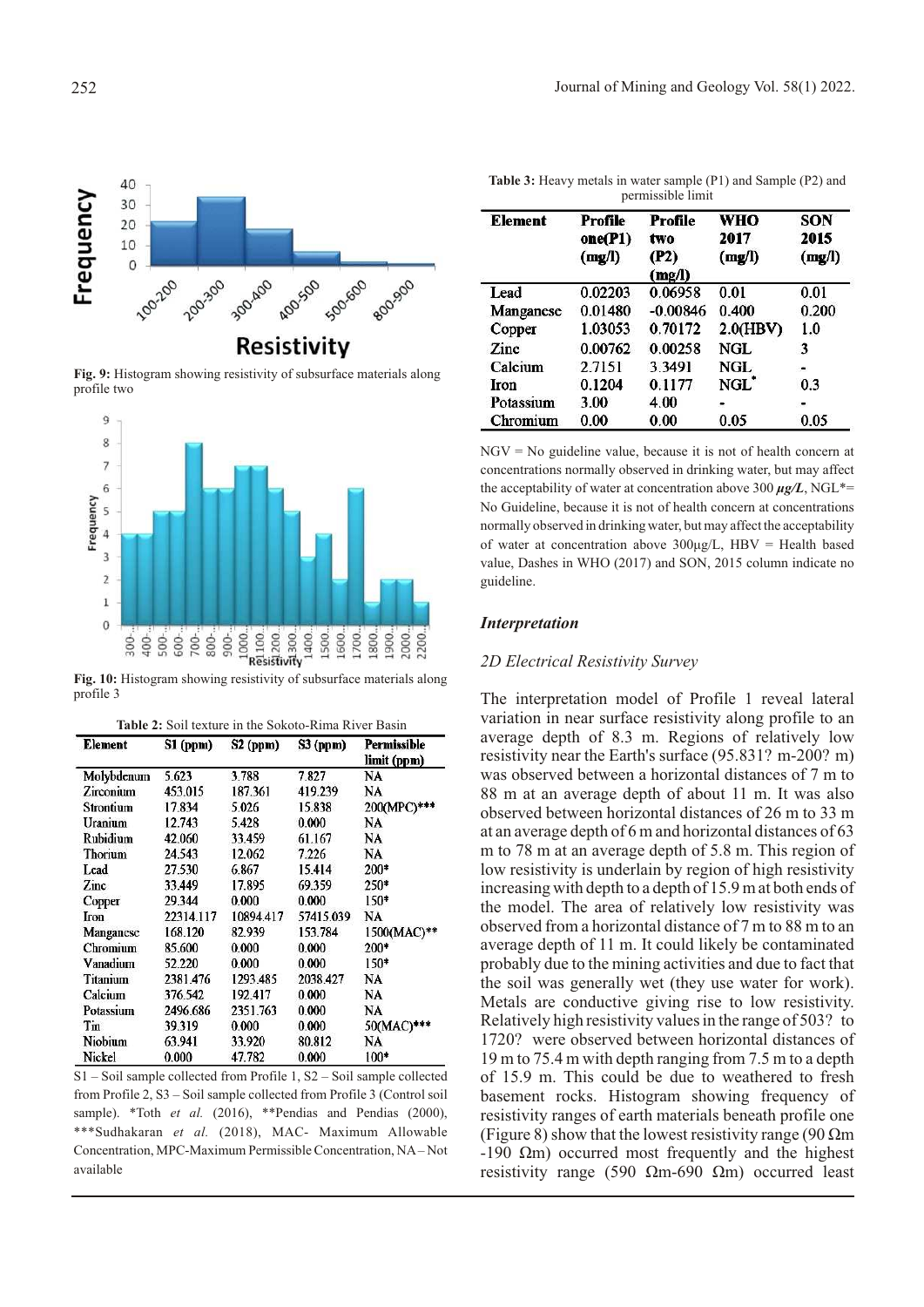frequently. This could be because the soil was wet and could contain conductive minerals from the on-going mining activities thus making the subsurface relatively conductive.

The resistivity model for subsurface beneath profile 2 (Figure 6) show that resistivity largely increased with depth from the surface. The subsurface revealed that resistivity varied laterally along the surface to an average depth of 7.78 m. Relatively low resistivity was observed (113? m - 200? m) between horizontal distances of 7.3 m to 33.8 m to an average depth of 9.53 m and between horizontal distances of 46.8 m to 94 m to a depth of 7 m. This region of low resistivity could be contaminated as a result of the metals present in the soil due to the past mining activities there. Region of relatively high resistivity was flanked on both sides by low resistivity between horizontal distances of 33 m and 42 m. This could be an igneous intrusion or an abandoned mineshaft that has been filled with soil. Relatively high resistivity was also observed between horizontal distances of 26 m to 85 m to a depth ranging from 7.2 m to 15.9 m. This could be due to weathered to fresh basement rocks. The Histogram for profile two (Figure 9) show that resistivity range 200  $\Omega$ m-300  $\Omega$ m, occurred most frequently; 200  $\Omega$ m-300  $\Omega$ m (the least resistivity range) was next and resistivity range 800  $\Omega$ m-900  $\Omega$ m (which is the highest resistivity range) occurred least frequently. In addition, it can be inferred from this that the subsurface beneath profile two is more resistive than profile one and this could be because mining activities had been suspended at that location.

The resistivity model for subsurface beneath profile 3 (Figure 7) revealed that resistivity largely decreased with depth. Along the profile, high resistivity values were observed on the top soil. For profile 3, regions with highest resistivity were observed between horizontal distances 7 m to 9 m along the profile to an average depth of about 3.4 m; and between horizontal distances 14.9 m to 52.5 m to an average depth of 6.35 m. This region was also observed between horizontal distances 56.2 m to 70.5 m (possible igneous intrusion) and between depth ranging from 6.38 m and 9.26 m. The interpretation model also revealed that generally there was a decrease in resistivity with depth with the resistivity value below 73.2 ? m and this was observed between horizontal distances 63m to 70m at a depth of about 15.9m. This could be indicative of ground water. Histogram showing frequency of resistivity ranges of earth materials beneath profile three (Figure 10) show that resistivity range of 700  $\Omega$ m -800  $\Omega$ m, was most frequent; resistivity ranges, 1000  $\Omega$ m -1100  $\Omega$ m and

1100  $\Omega$ m -1200  $\Omega$ m followed. The least frequent resistivity range was 300  $\Omega$ m-400  $\Omega$ m. Profile 3, the control profile was taken at a football field. This location was chosen since there was no record of mining activities there. The relatively high resistivity values at the top soil beneath this profile could be due to increased compaction and cementation due to pressure on the field as result of people playing football.

### *Heavy Metal Analysis*

The heavy metal concentration in the soil samples were determined and compared with permissible limits from Toth *et al.* (2016), Pendias and Pendias (2000) and Sudhakaran *et al.* (2018) and has been presented in Table 2. Table 2 showed that the concentration of some heavy metals determined in the soil samples were less than their permissible values in the soil samples. Some permissible limits for some heavy metals were not available. It can be seen in Table 2, that the concentration of Molybdenum, Rubidium, Zinc, Iron, and Niobium are lower in S1 than the control soil sample. Zirconium, Strontium, Uranium, Thorium, Lead, Copper, Manganese, Chromium, Vanadium, Titanium, Calcium, Potassium, and Tin concentration are greater in S1 than the control soil sample and this implies possible enhancement of these metals in S1 because of the active tin mining activity taking place at location where soil sample was collected. In addition, concentration Molybdenum, Zirconium, Strontium, Rubidium, Lead, Zinc, Iron, Manganese, Titanium, and Niobium are lower in S2 than the control soil sample. While concentration of Uranium, Thorium, Calcium, Potassium and Nickel are more in S2 than the control soil sample. Comparing the concentration of heavy metals in S1 and S2, it was observed that concentration of all heavy metals determined in this study apart from Nickel were more in S1 than S2. This implies that location where S1 was collected is enhanced with these metals because of the active tin mining activity at the time of this study.

Water samples were collected at locations where profiles one and two for the 2-D resistivity survey were carried out. However, there was no water where the third and control profile was taken. The results revealed that the water samples contained Lead greater than WHO (2017) and SON (2015) guideline values in both water samples. Copper concentration in P2 was more than SON (2015) guideline value. In comparison with the guideline values proposed by WHO (2017) and SON (2015) for drinking water quality, Lead concentration in the water sample is above the permissible value by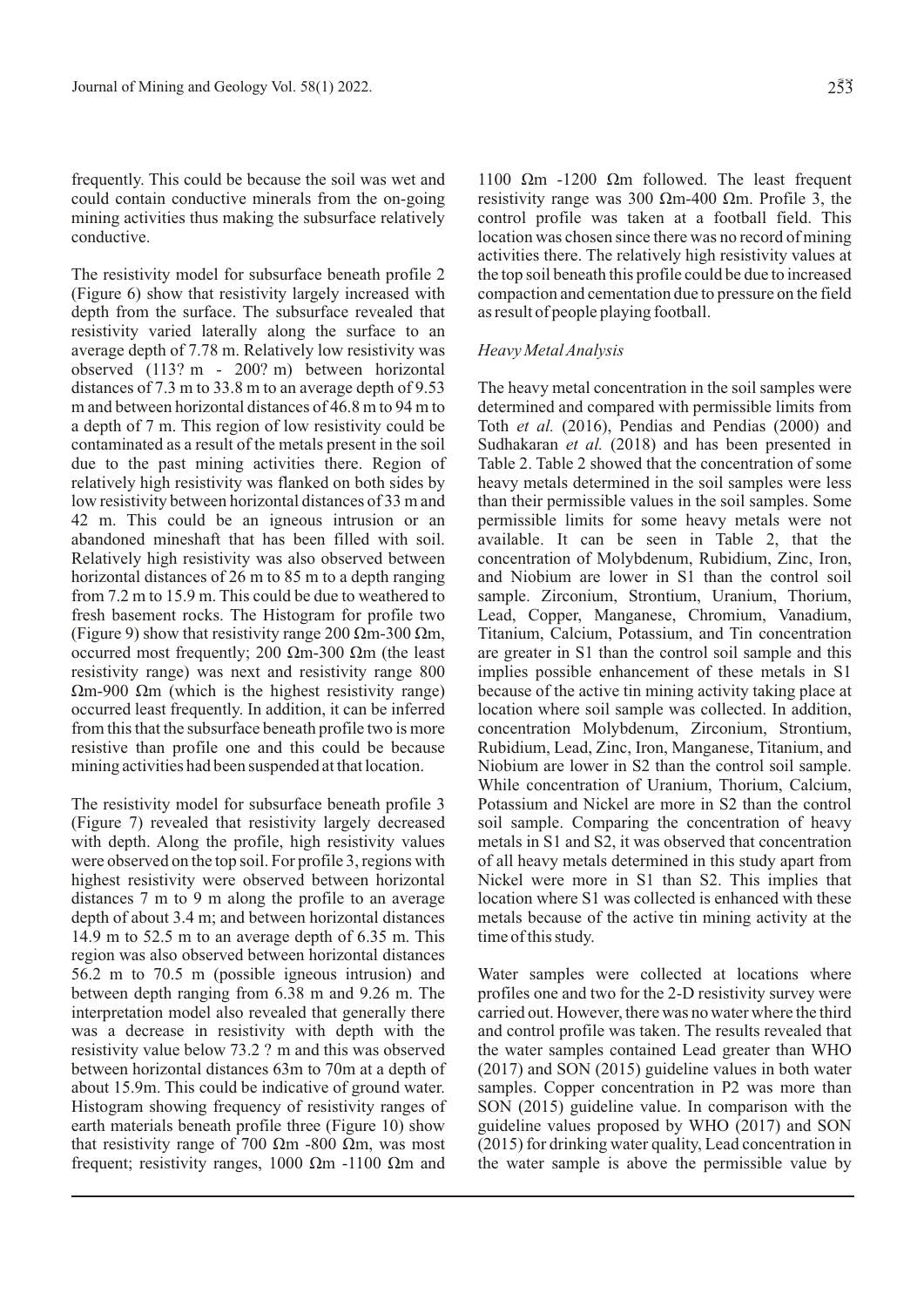0.01203mg/l in P1 and 0.05958mg/L in P2. Similarly, it was observed that Copper concentration in P1 is above the SON (2015) guideline value by 0.03053mg/l.

# *Discussion*

In this study to investigate soil and groundwater contamination at a mine site in Kwang Rayfield, Jos, Plateau state using 2D electrical resistivity and heavy metal analysis. The 2D interpretation models and histograms showing the frequency of the resistivity values beneath each profile, revealed that relatively low resistivity values within the subsurface of each profile followed the order Profile 1 > Profile 2 > Profile 3. The study took place during the dry season and the lowest resistivity values were observed within the subsurface of profile 1 were active tin mining activity was still being carried out as at the time of the survey. The results also revealed that the subsurface beneath profile two is more resistive than profile one and this could be because there was no mining activity at that location at the time of the survey. Profile 3, the control profile, taken at a football field, since there was no record of mining activity there revealed relatively high resistivity values at the top soil beneath this profile and this could be due to increased compaction and cementation due to pressure on the field as result of people playing football. This profile recorded the highest resistivity values.

The soil samples collected along the 2D resistivity profiles revealed that the concentration of some heavy metals determined in the soil samples were less than their permissible values in the soil samples. Some permissible limits for some heavy metals were also not available. Concentration of heavy metals in soils not affected by mining activities were used as control or background values in order to evaluate the relative enhancement due to anthropogenic influence (Lu *et al.*, 2007). Zirconium, Strontium, Uranium, Thorium, Lead, Copper, Manganese, Chromium, Vanadium, Titanium, Calcium, Potassium, and Tin concentration are greater in S1 than the control soil sample and this implies possible enhancement of these metals in S1 because of the active tin mining activity taking place at location where soil sample was collected. Uranium, Thorium, Calcium, Potassium and Nickel are more in S2 than the control soil sample. Comparing the concentration of heavy metals in S1 and S2, it was observed that concentration of all heavy metals determined in this study apart from Nickel were more in S1 than S2. This implies that location where S1 was collected is enhanced with these metals because of the active tin mining activity at the time of this study. If mining activities persists, there is possibility of having an increase in the concentration of these heavy metals above the permissible limit. The heavy metals concentration in water samples collected near profile 1 and 2 revealed the presence of heavy metals with Lead having higher concentration than the permissible limits of these metals according to WHO (2017) and SON (2015) and Copper with greater concentration than SON (2015) guideline value.

Integrating the results of the 2D resistivity survey and heavy metal analysis, it could be said that the resistivity values obtained for the sub-surface beneath the three profiles is related to the presence or absence of tin mining activity at the locations where the profiles were taken. Relatively low resistivity values obtained for the subsurface beneath profile 1 could be because location was generally wet, and the soil and water collected near the profile had the greatest concentration of heavy metals determined in this study. Sub-surface beneath profile 2 had relatively higher resistivity values compared to subsurface beneath profile 1 and subsurface beneath profile 3 had the highest resistivity values. Heavy metals in water and soil samples were below the permissible limits and some not detected but if mining activities keeps going on, the area could be exposed to heavy metals, which can even be more than the permissible limits and may contaminate soil and water. These contaminants can be transferred in the trophic chain, from soil through plants to animals and humans, which pose danger to human health and the environment (Torres and Johnson, 2001).

# **Conclusion**

This study revealed the possible contamination of top soil, water and subsurface materials at an active mine site by heavy metals. The results revealed that the subsurface beneath profile two is more resistive than profile one and this could be because there was no mining activity at that area as at the time of the survey. Relatively low resistivity values obtained for the subsurface beneath profile 1 could be because location was generally wet, and the soil and water collected near the profile had the greatest concentration of heavy metals determined in this study. Sub-surface beneath profile 2 had relatively higher resistivity values compared to subsurface beneath profile 1 and subsurface beneath profile 3 had the highest resistivity values. Heavy metal analysis also revealed the presence of heavy metals in soil and water samples. The concentration of heavy metals determined in the soil samples showed that the concentration of some of the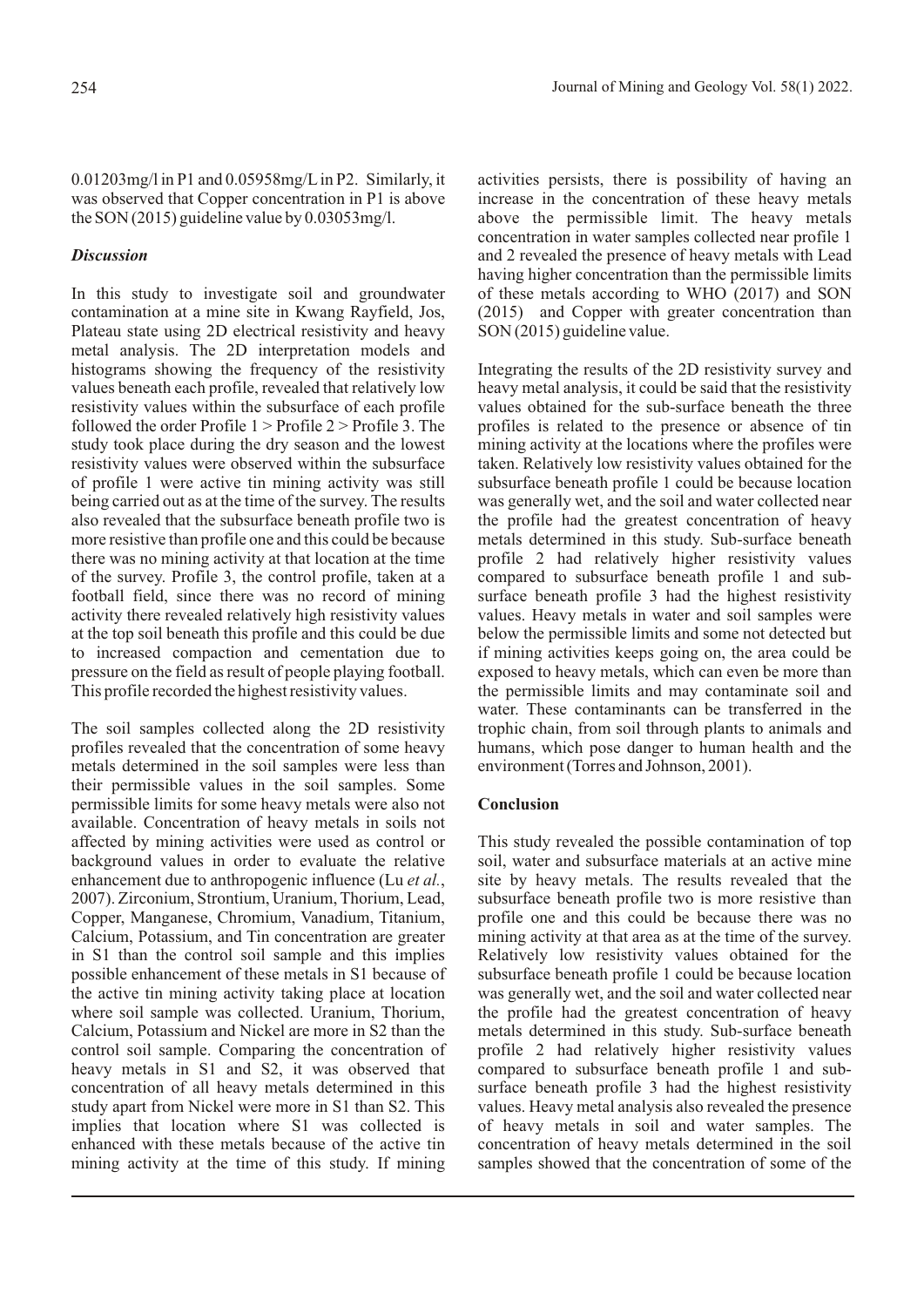metals in the soil samples was lower than the permissible limits. Lead and copper were above the standard according to WHO (2017) and SON (2015) in the water samples. There is a possibility of its enhancement in the near future due to the daily anthropogenic contributions of man through lotto mining and cassiterite reworking which could expose the study area to heavy metals, which can even be more than the permissible limits and may contaminate soil and water further.

## *References*

- Ahmed, A.M., and Sulaiman, W.N. (2001). Evaluation of Ground water and Soil pollution in a Landfill using Electrical Resistivity Imaging Survey. *Environmental Management*, 28(5), 655-663.
- Ajaegbu, H.I., Adepetu, A.A., Ajakpo, J.E., Ihemegbulem, V.C., Jumbo, S.E., Olaniyan, J.A., Okechukwu, G.C. and Schoeneich, K. (1992). "Jos Plateau Environmental Excursion Guide" Jos Plateau Environmental Resources Development Programme (J.P.E.R.D.P.). Department of Geography, University of Durham., Durham, England.
- Akanbi, E. S and Eze, S. E (2014). 2-D Electrical Resistivity Survey and Heavy Metal determination of Water Samples as Indicators for Ground Water Pollution at a Waste Dump site in Rock Haven Jos, Plateau State, Nigeria. *Nigerian Journal of Physics* **25** (1). 92-96.
- Baimba A.B. (1978). Resistivity and refraction seismic methods for groundwater exploration at Zango, Kaduna State. Unpublished M.Sc. Thesis Ahmadu Bello University, Zaria, Nigeria, 1978.
- Banks, D., Younger, P. L., Arnesen, R. T., Iversen, E. R., and Banks, S. (1997). Mine Water Chemistry: The Good, the Bad and the Ugly. *Environmental Geology*, 32, 157-174.
- Bradl, H. (2002). Editor. *Heavy Metals in the Environment: Origin, Interaction and Remediation Volume 6.* London: Academic Press.
- Cidu, R., Biagini, C., Fanfani, L., La Ruffa, G., and Marras, I. (2001). Mine closure at Monteponi (Italy). Effect of the Cessation of dewatering on the Quality of shallow Groundwater. *Applied Geochemistry*, 16, 489 - 502.
- Duffus, J.H. (2002). Heavy metals-a meaningless term? *Pure and Applied Chemistry.* 74(5).793-807
- Falconer, J.D. (1921). The Geology of the Plateau Tin Fields. Bull. Geol. Survey Nigeria, No.4, Kaduna.
- Fergusson, J.E. (1990). *Editor*. The Heavy Elements: Chemistry, Environmental Impact and Health Effects. Oxford: Pergamon Press; 1990.
- Hassan, M., Ajayi, C.O. and Ojo, S.B. (1991). A Basement structure determined from Geoelectric mapping of the Kubanni River Basin, Zaria. *Nigerian Journal of Physics*, 3: 166-173.
- He, Z.L., Yang, X.E. and Stoffella, P.J. (2005). Trace elements in agroecosystems and impacts on the environment. *Journal of Trace Elements in Medicine and Biology*, 19(2-3).125-140.
- Loke, M.H. (2004). Electrical 1maging Surveys for Environmental and Engineering Studies- a practical guide to 2D and 3D surveys. Penang M a l a y s i a . ([mhloke@tm.net.my,drmhloke@yahoo.com](mailto:mhloke@tm.net.my,drmhloke@yahoo.com)). Downloaded from <http://www.abem.se>
- Loke, M.H. and Barker, R.D. (1996). Rapid leastsquares inversion of apparent resistivity pseudosections by a quasi Newton method. Journal of Geophysical Prospecting 44, 131–152.
- Lu, S.G., Bai, S.Q. and Xue, Q.F. (2007). Magnetic properties as indicators of heavy metals Pollution in urban topsoil: a case study from the city of Luoyang, China. *Geophysics Journal International,* 171, 568-580*.*
- Macleod, W.N., Turner, D.C. and Wright, E.P. (1971). The Geology of the Jos Plateau, Geological Survey of Nigeria. Bulletin 32.Vol.1.
- Mallo, S.J. (2012). The Socio-economic impact of artisanal mining in Kuru (Naraguta sheet 168) Plateau State North Central Nigeria. Continental. J. Engineering Science, 7(3). 27-32.
- Owolabi, A.O., Opafunso, Z.O. and Lavide, L. (2017). Geochemical Evaluation of Wastes and Soil Samples Around Cassiterite Mine Sites in Plateau State, Nigeria. International Journal of Science and Technology, 6(5), 808-817.
- Passariello, B., Giuliano, V., Quaresima, S., Barbaro, M., Caroli, S. and Forte,G. (2002). Evaluation of the Environmental Contamination at an Abandoned Mining site. Microchemical Journal, 73, 245–250
- Martinez-Pagan, P., Cano, A.F., Aracit, E., and Arocena, J.M. (2009). Electrical Resistivity Imaging revealed the Spatial Properties of Mine tailing Ponds in the Sierra Minera of Southeast Spain. Journal of Environmental and Engineering Geophysics, 14(2), 63-76
- Pendias, A.K. and Pendias, H. (2000). Trace elements in soils and Plants. Florida, United States: CRC, Press, Boca Raton, 303, 10-11